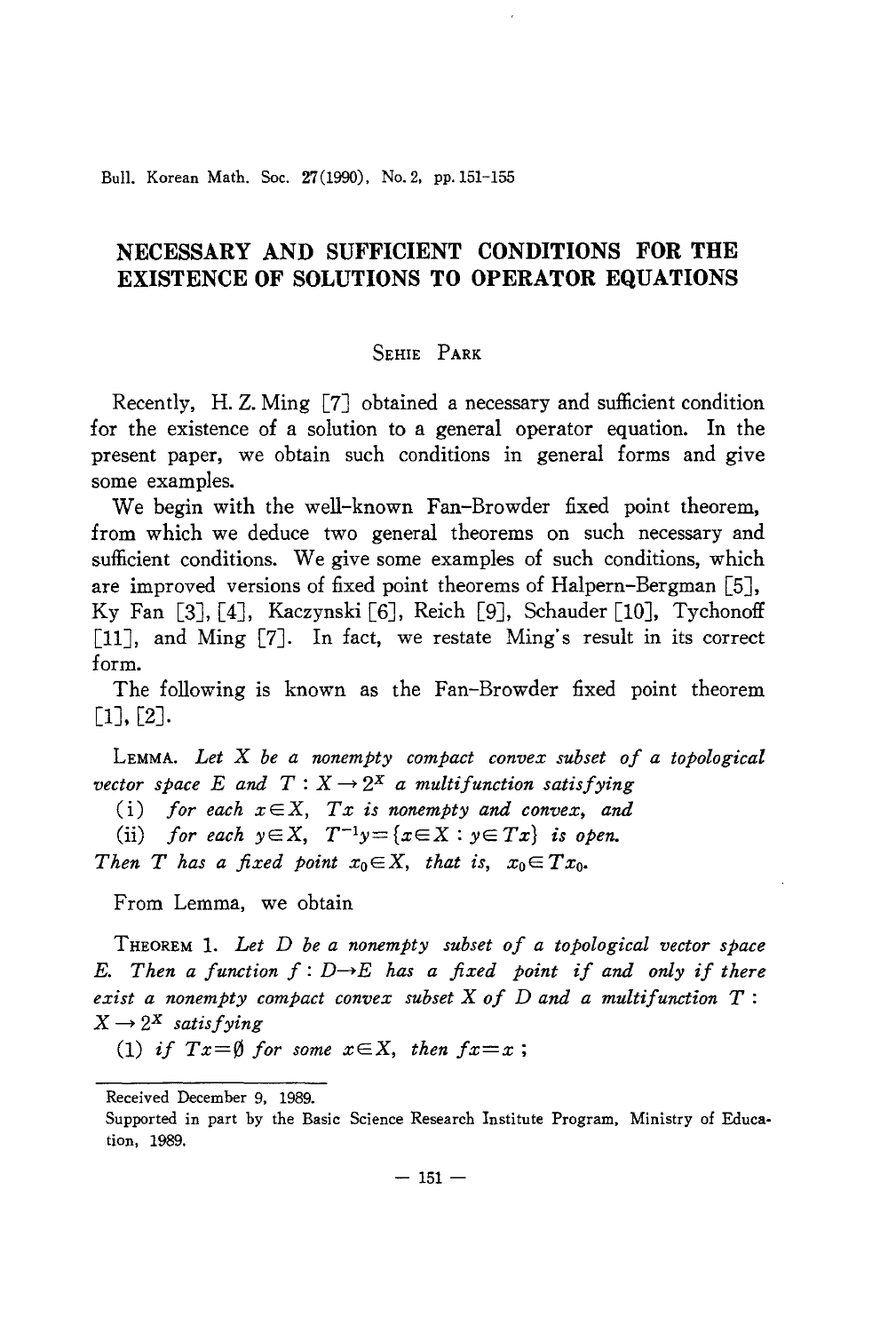Sehie Park

*(2) Tx is convex for each xEX ;*

*(3) T-Iy is open for each* yEX ; *and*

 $(4)$   $x \notin Tx$  *for each*  $x \in X$ .

*Proof.* If  $fx_0=x_0$  for some  $x_0 \in D$ , then let us put  $X = \{x_0\}$  and  $Tx_0=0$ , whence the conditions  $(1)-(4)$  hold trivially.

Conversely, suppose that  $Tx \neq \emptyset$  for each  $x \in X$ . Then by Lemma, (2) and (3) imply the existence of an  $x_0 \in X$  such that  $x_0 \in Tx_0$ , which contradicts (4). Therefore, there exists an  $x_1 \in X$  such that  $Tx_1 = \emptyset$ . From (1), we have  $fx_1=x_1$ . This completes our proof.

Using Theorem 1, a number of well-known fixed point theorems in nonlinear analysis can be stated in the "if and only if" form.

EXAMPLE 1. Let *E* be a normed vector space and  $f: E \to E$  a function. Then  $f$  has a fixed point if and only if there exists a nonempty compact convex subset X of E such that  $f|_X$  is weakly inward and continuous.

Here,  $f: X \to E$  is said to be *weakly inward* if for each  $x \in X$ , fx belongs to the closure of the inward set

$$
I_X(x) = \{x + r(u-x) : r > 0, u \in X\}
$$

of X at  $x \in X$ .

In fact, define  $T : X \rightarrow 2^X$  by

 $Tx = \{y \in X : ||x - fx|| > ||y - fx||\}$ 

for  $x \in X$ . Then the conditions (2)-(4) hold trivially. For (1), suppose that  $Tx_0 = \emptyset$ . Then

 $||x_0 - fx_0|| \le ||y - fx_0||$ 

for all  $y \in X$ , and hence for all  $y \in \overline{I}_X(x_0)$ . Since  $fx_0 \in \overline{I}_X(x_0)$ , by putting  $y=fx_0$ , we have  $x_0=fx_0$ . Therefore, Example 1 follows from Theorem 1.

The sufficiency part of Example 1 is due to Halpern-Bergman [5J and includes well-known fixed point theorems of Schauder [10] and Brouwer. .

A slightly modified argument in the proof of Theorrm 1 is useful to obtain a generalized form of Example 1 as follows.

EXAMPLE 2. Let  $E$  be a topological vector space on which its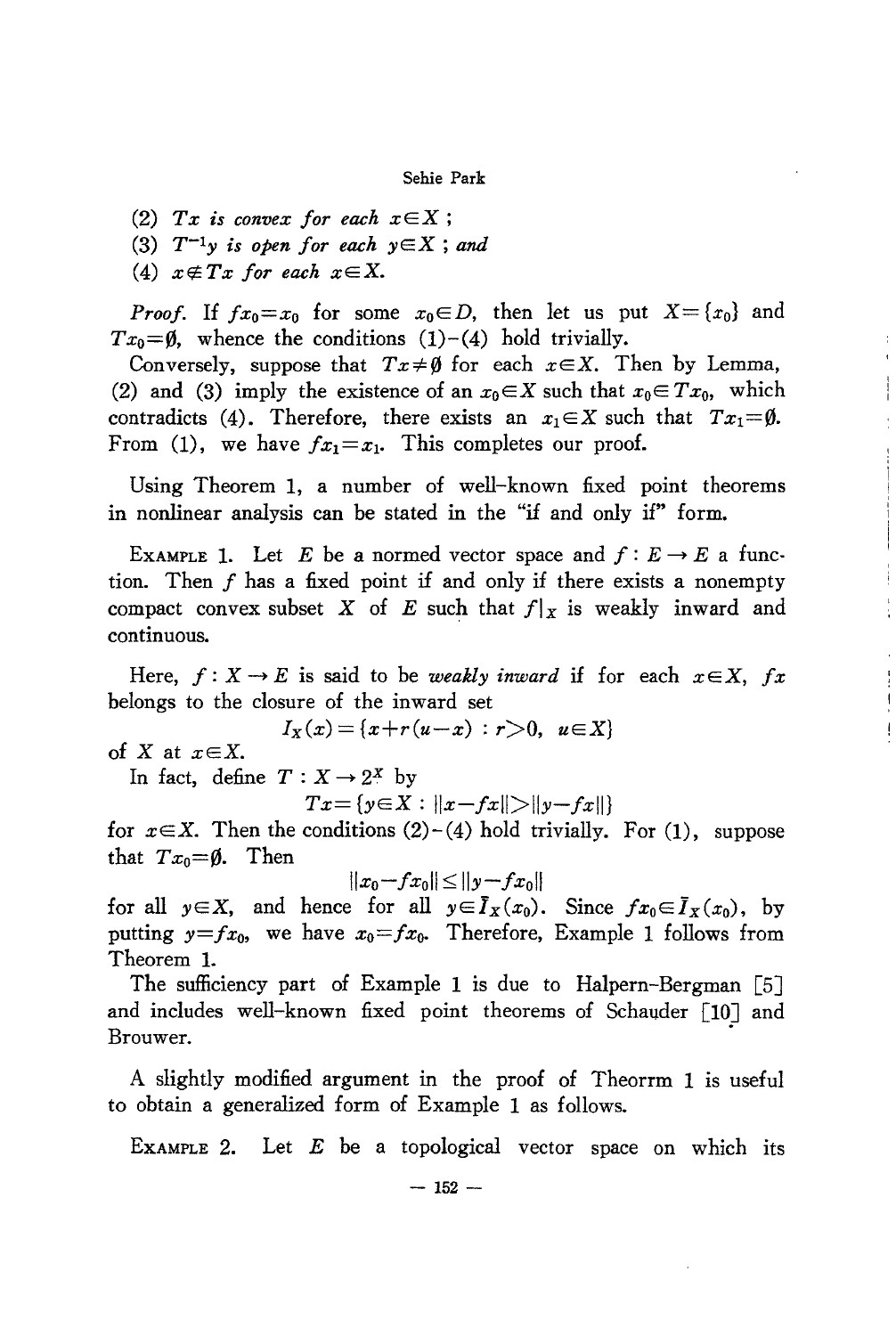Necessary and sufficient conditions for the existence of solutions to operator equations

topological dual  $E^*$  separates points. Then a function  $f: E \to E$  has a fixed point if and only if there exists a nonempty compact convex subset X of E such that  $f(x)$  is weakly inward and weakly continuous.

Note that  $f: X \to E$  is *weakly continuous* if  $pf: X \to C$  is continuous for all  $p \in E^*$ .

In fact, for each  $p \in E^*$ , consider the closed set

ŗ,

$$
X_p = \{ y \in X : p(y - fy) = 0 \}.
$$

A point  $y \in X$  is a fixed point of *f* if and only if  $y \in \bigcap \{X_p : p \in E^*\}$ .<br>By compactness of *X*, it suffices to show that  $y \in \bigcap_{i=1}^n X_{p_i}$  for every finite subset  $\{p_1, p_2, ..., p_n\}$  of  $E^*$ . Given  $\{p_1, p_2, ..., p_n\}$ , define  $T : X \to 2^X$  by  $Tx = \{y \in X : \sum_{i=1}^n |p_i(x - fx)| > \sum_{i=1}^n |p_i(y - fx)|\}$ 

for  $x \in X$ . Then the condition  $(2)-(4)$  of Theorem 1 hold trivially. For (1), suppose that  $Tx_0 = \emptyset$  for some  $x_0 \in X$ . Then

$$
\sum_{i=1}^n |p_i(x_0 - fx_0)| \leq \sum_{i=1}^n |p_i(y - fx_0)|
$$

for all  $y \in X$ , and hence for all  $y \in I_X(x_0)$ . Since  $fx_0 \in I_X(x_0)$ , by putting  $y=fx_0$ , we have  $p_i(x_0-fx_0)=0$  for all *i*, that is,  $x_0 \in \prod_{i=1}^{n} X_{p_i}$ . Therefore,  $x_0$  is a fixed point of  $f$ .

The sufficiency part of Example 2 includes results of Halpern-Bergman [5], Browder [1], Tychonoff [11], Ky Fan [3], [4], Reich [9], and Kaczynski [6J. For the literature, see Park [8J. Note that, in Examples 1 and 2, the weak inwardness can be replaced by the *weak outwardness* of *f*, that is, for each  $x \in X$ ,  $fx \in \overline{O}_X(x)$ , where  $O_X(x) = \{x + r(u-x) : r < 0, u \in X\}.$ 

Now the argument of Ming  $[7]$  can be generalized as follows.

THEOREM 2. *Let* D *be a nonempty subset of a topological vector space E.* Then a function  $f: D \to E$  has a fixed point if and only if there *exist a nonempty compact convex subset* X *of* D *and a multifunction T:*  $X \rightarrow 2^X$  *satisfying* 

*(1) if Tx=0 for some xEX, then fx=x ;*

- (2) *for any*  $x \in X$ ,  $x_1, x_2 \in Tx$ , *and*  $x_t \in (x_1, x_2) \equiv \{tx_1+(1-t)x_2:$  $0 \lt t \lt 1$ , *if*  $x_t \neq fx_t$ , then  $x_t \in Tx$ ;
- *(3) T-ly is open for each* yEX ; *and*

 $-153-$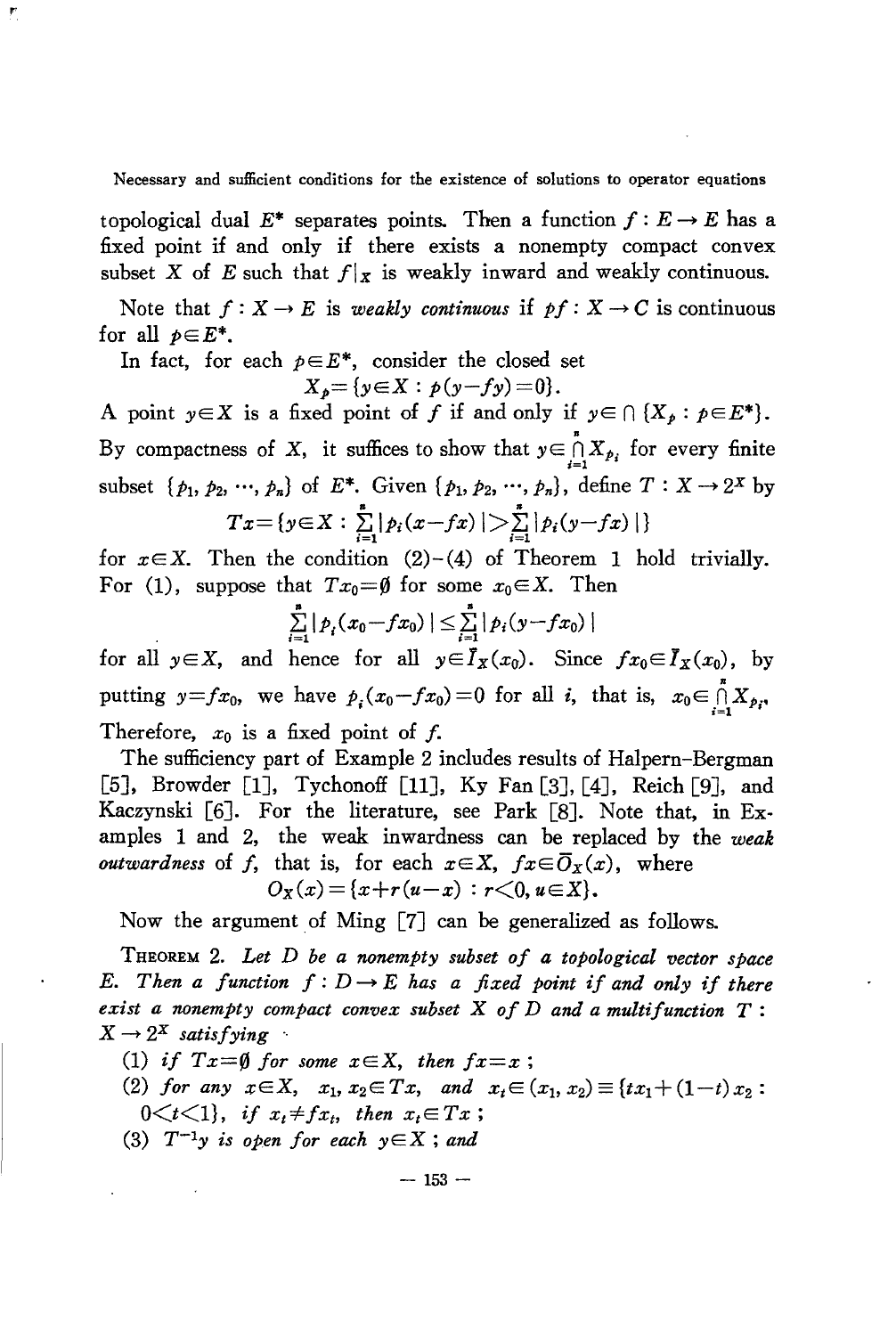## Sehie Park

(4)  $x \notin Tx$  for each  $x \in X$ .

*Proof.* If  $fx_0=x_0$  for some  $x_0\in D$ , then by putting  $X=\{x_0\}$  and  $Tx_0 = \emptyset$ , the conditions (1)-(4) hold trivially.

Conversely, if  $Tx_0 = \emptyset$  for some  $x_0 \in X$ , then by (1), f has a fixed point  $x_0$ . Therefore, we may assume that  $Tx \neq \emptyset$ , for all  $x \in X$ . Suppose that  $Tx$  is convex for each  $x \in X$ . Then by Lemma, (3) implies that  $T$  has a fixed point, which contradicts  $(4)$ . Therefore, there exists an  $x \in X$  such that  $Tx$  is not convex, that is, there exist  $x_1, x_2 \in Tx$  and  $r \in (0, 1)$  such that  $x_r = rx_1 + (1-r)x_2 \notin Tx$ . By (2), this implies  $x_r = fx_r$ . This completes our proof.

EXAMPLE 3 (MING [7]). Let E be a real inner product space and  $f$ :  $E \rightarrow E$  weakly continuous. Then f has a fixed point if and only if there exist two points  $x_1^*, x_2^* \in E$  satisfying

(i) for any  $x_0 \in B = [x_1^*, x_2^*] \equiv \{tx_1^* + (1-t)x_2^* : 0 \le t \le 1\}$  with  $fx_0$  $\neq x_0$ , there exists an  $x \in B$  such that

$$
\langle fx-x, fx_0-x_0\rangle \langle 0;
$$

(ii) for every  $x_0 \in B$  and for all  $x_1, x_2 \in B$  with  $\langle fx, -x_1, fx_0 - x_0 \rangle \langle 0,$  $i=1, 2$ , and for every  $y \in (x_1, x_2)$ ,  $fy \neq y$  implies  $\langle f y - y, f x_0 - x_0 \rangle \langle 0.$ 

In fact, note that B is a compact convex subset of E. For any  $x \in$ B, define

$$
Tx = \{y \in B : \langle fy - y, fx - x \rangle < 0\}.
$$

Note that  $Tx$  may be empty. We show that the conditions  $(1)-(4)$ of Theorem 2 follows.

(1) If  $Tx_0 = \emptyset$  for some  $x_0 \in B$ , then  $\langle fy-y, fx_0-x_0 \rangle \ge 0$  holds for all  $y \in B$ . Therefore, by (i), we have  $fx_0 = x_0$ .

 $(2)$  follows from  $(ii)$ .

(3) It suffices to show that  $E\setminus T^{-1}y = \{x \in X : \langle fy - y, fx - x \rangle \ge 0\}$  is closed. This follows from the weak continuity of  $f-1_x$ .

 $(4)$  is clear from the definition of T.